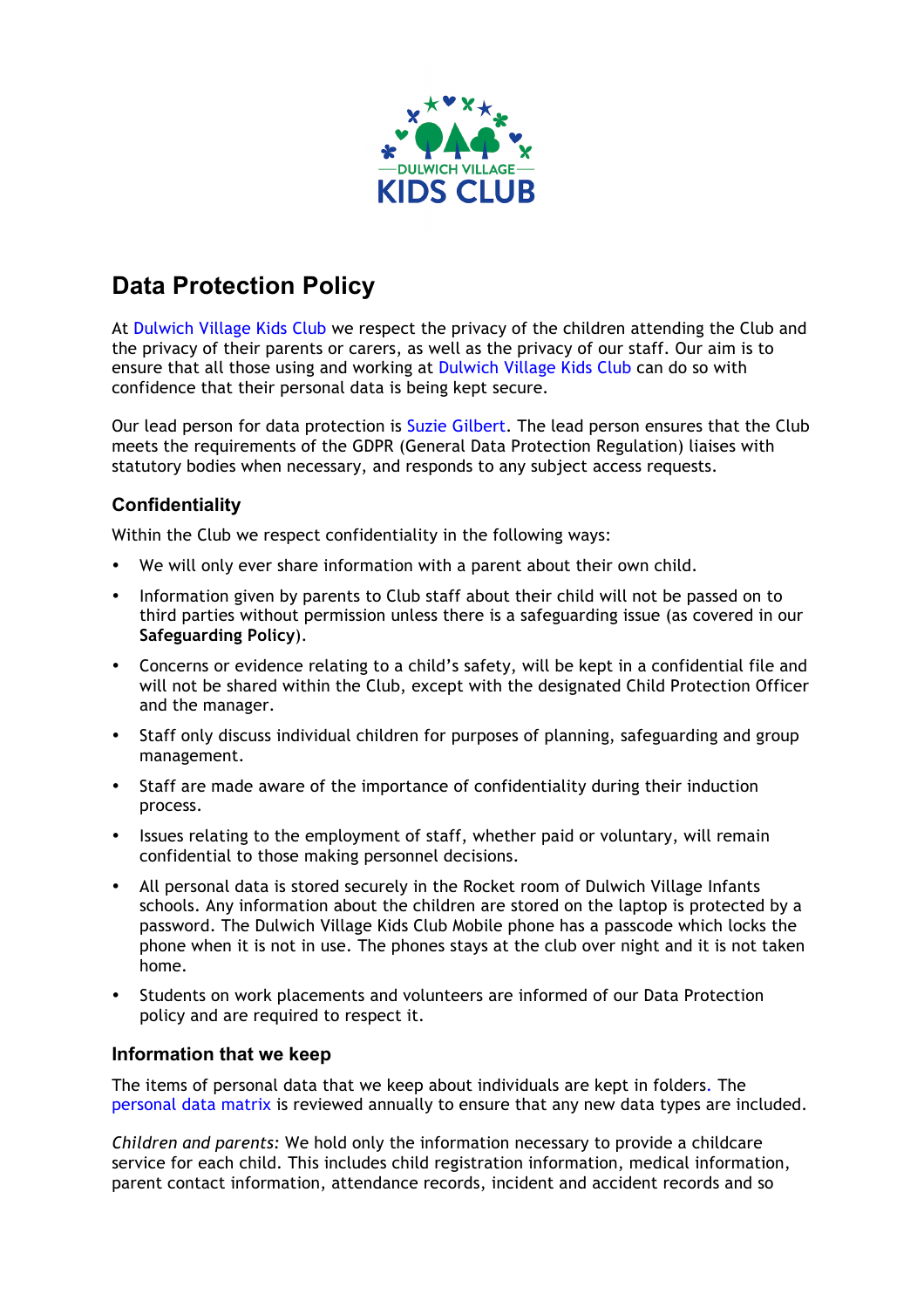forth. Our lawful basis for processing this data is fulfilment of our contract with the child's parents. Our legal condition for processing any health-related information about a child, is so that we can provide appropriate care to the child. Once a child leaves our care we retain only the data required by statutory legislation and industry best practice, and for the prescribed periods of time. Electronic data that is no longer required is deleted and paper records are disposed of securely.

*Staff:* We keep information about employees in order to meet HMRC requirements, and to comply with all other areas of employment legislation. Our lawful basis for processing this data is to meet our legal obligations. Our legal condition for processing data relating to an employee's health is to meet the obligations of employment law. We retain the data after a member of staff has left our employment for the periods required by statutory legislation and industry best practice, then it is deleted or destroyed as necessary.

## **Sharing information with third parties**

We will only share child information with outside agencies on a need-to-know basis and with consent from parents, except in cases relating to safeguarding children, criminal activity, or if required by legally authorised bodies (eg Police, social services,HMRC, etc). If we decide to share information without parental consent, we will record this in the child's file, clearly stating our reasons.

We will only share relevant information that is accurate and up to date. Our primary commitment is to the safety and well-being of the children in our care.

Some limited personal information is disclosed to authorised third parties and to manage our payroll and accounts. Any such third parties comply with the strict data protection regulations of the GDPR.

## **Subject access requests**

- Parents/carers can ask to see the information and records relating to their child, and/or any information that we keep about themselves.
- Staff and volunteers can ask to see any information that we keep about them.
- We will make the requested information available as soon as practicable, and will respond to the request within one month at the latest.
- If our information is found to be incorrect or out of date, we will update it promptly.
- Parents /carers can ask us to delete data, but this may mean that we can no longer provide care to the child as we have a legal obligation to keep certain data. In addition, even after a child has left our care we have to keep some data for specific periods so won't be able to delete all data immediately.
- Staff and volunteers can ask us to delete their data, but this may mean that we can no longer employ them as we have a legal obligation to keep certain data. In addition, even after a staff member has left our employment we have to keep some data for specific periods so won't be able to delete all data immediately.
- If any individual about whom we hold data has a complaint about how we have kept their information secure, or how we have responded to a subject access request, they may complain to the Information Commissioner's Office (ICO).

## • **GDPR**

We comply with the requirements of the General Data Protection Regulation (GDPR), regarding obtaining, storing and using personal data.